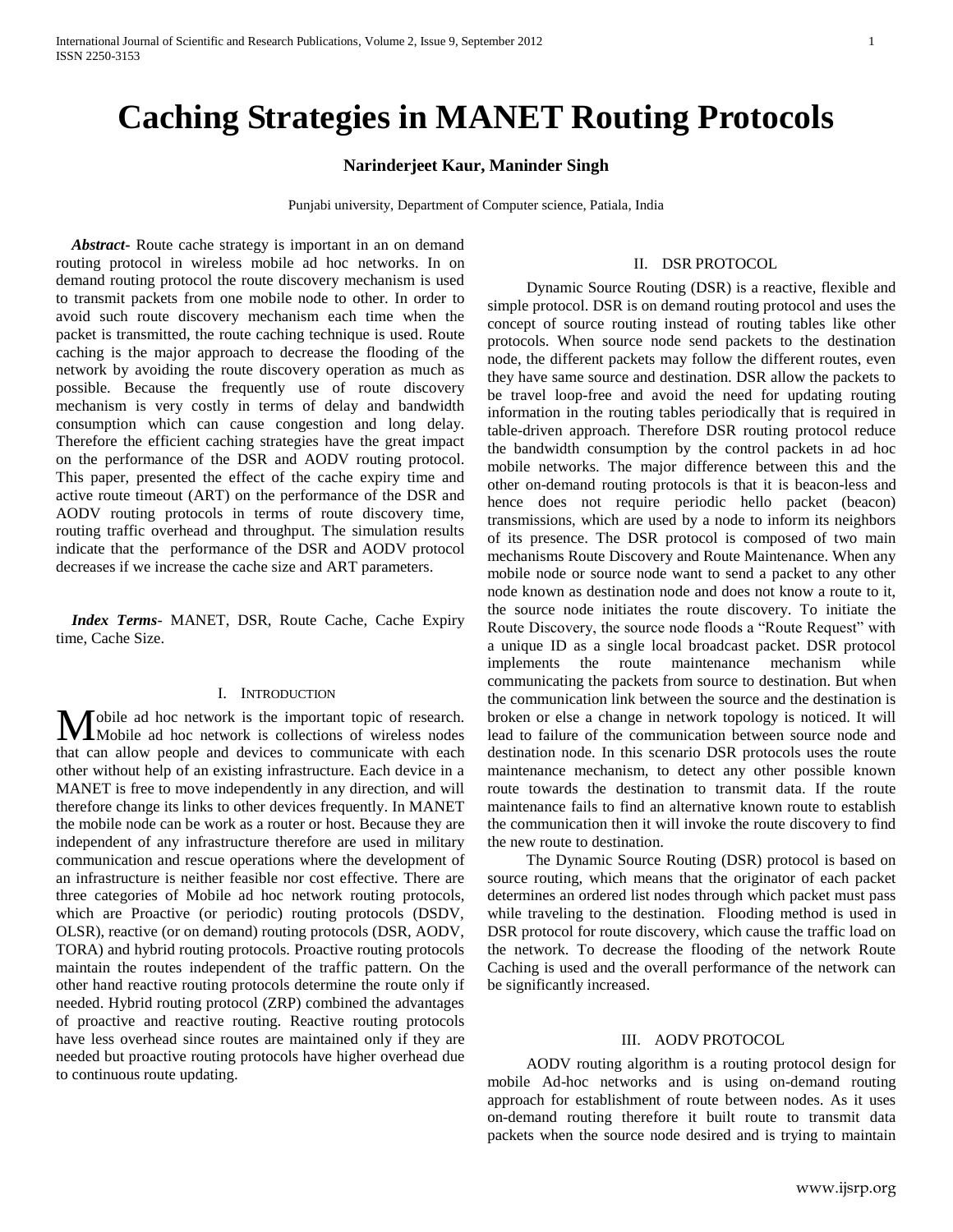established route as long as they are needed. AODV protocol has quality to support unicast, multicast and broadcast routing with loop free, self starting and scalable characteristics. AODV protocol routes data packets between mobile nodes of ad hoc network. This protocol allows mobile nodes to pass data packets to required destination node through neighbor's node which cannot directly communicate. Nodes of network periodically exchange information of distance table to their neighbors and ready for immediate updates. AODV protocol is responsible to select shortest and loop free route from table to transfer data packets. In case of errors or changes in selected route, AODV is able to create a new route for the rest of transmission of establishment and maintenance. Route Management AODV routing protocol in ad hoc network communicate between mobile nodes through four types of different messages.

- Route Request
- Route Reply
- Route Error
- Hello Message

 To establish a route between source and destination node Route Request (RREQ) and Route Reply (RREP) packet query cycle are used. Route Error (REER) and HELLO data packets are used for route maintenance.

#### IV. ROUTE CACHING

 Route caching is carried out for two purposes; firstly, a cached route is readily available to the demanding node thus reducing the routing latency significantly. This is particularly important in real time communication like audio and video transmissions. Secondly, route caching avoids route discovery process and in that way reduces the control traffic that is required in searching for a new route. Route caching store the routes that have learned from the source node and avoid unnecessary route discovery operation that required each time a data packet is to be transmitted. Because that reinitiating of a route discovery mechanism in on demand routing protocols is very costly in term of delay, battery power, and bandwidth consumption due to flooding of the network, which can cause long delay before the first data packet sent. The performance of protocols mainly depends on an efficient implementation of route cache. Despite the advantage of reducing the route latency, prolonged caching may render the route obsolete due to frequent movement of the destination or intermediate node(s) in MANETs. When an invalid route cache is used, extra traffic overheads and routing delays are incurred to discover the broken links. One approach to minimize the effect of invalid route cache is to purge the cache entry after some Time-to-Live (TTL) interval. If the TTL is set too small, valid routes are likely to be discarded, and large routing delays and traffic overheads may result due to the new route search. On the other hand, if the TTL is set too large, invalid route-caches are likely to be used, and additional routing delays and traffic overheads may result before the broken route is discovered. Thus the efficiency of route caching lay between two contradictory conditions, how long the route has to be stored for subsequent use and how often to purge the same in order to avoid

invalid routes. The aim in both cases is to avoid overheads and consequently save bandwidth and route latency.

# V. RELATED WORK

 **B.S. Kawish et al. [1]** described that the user defined interface to adjust the ART in AODV will have profound effects on the overall efficiency of the protocol. It will also improve the computational efficiency of nodes by saving it from processing routes during the defined fixed period.

Mobile ad hoc networks are power constrained as most ad hoc mobile nodes today operate with limited battery power. Hence power consumption becomes an important issue. It is important to minimize the power consumption of the entire network in order to maximize the lifetime of ad hoc networks. To accomplish this to a certain extent, **M. Tamilarasi et al. [6]** proposed Energy Aware Approach (EAA). This approach is a two-pronged strategy with load balancing approach and transmission power control approach. From simulation results they concluded that EAA AODV on an average reduces energy consumption per node by 20% and control packet load by 10% and increases the packet delivery ratio by 3.5% compared to standard AODV. The price paid for this improvement is the 52% increase in average end-to-end delay due to the inclusion of extra information in the packet header. EAA AODV decreases the number of control packets, increases the packet delivery ratio and reduces power consumption.

Fenglien Lee et al. [3] developed an efficient on-demand routing algorithm, called OCR-"On-Demand Routing Algorithm", for route discovery and management, and mobility handling. They applied the content-addressable and LRU replacement features in L-1(level one or primary) or L-2(level-2 or secondary) caches for route table creation, updating, and maintenance. The OCR algorithm with double-level route caches solved most problems in on-demand routing, such as route tables in "slow" main memory, long connection setup delay, broken link repairing, huge routing overhead for long routes, lengthy data packet in source routing, sending beacons periodically, control overhead for complicated IDs in data packets, to setup TTL (time to live) in a packet or route path, and to update the stale routes in the route table or cache frequency.

 **Shobha K.R. et al. [6]** presents an analysis of the effect of intelligent caching in non clustered network, using on demand routing protocol. In Intelligent Caching technique a node not only saves the path discovered during route discovery for itself but also for others who are located close to it. This technique reduces the number of route request packets unnecessarily circulating in the network, when the path it requires is present in its neighborhood. This technique drastically increase the available memory for caching the routes discovered without affecting the performance of the DSR protocol in any way except for a small increase in end to end delay.

 To avoid performing route discovery mechanism before each data packet is sent, DSR needs to formerly cache the routes discovered. **T.C. Huang et al.** proposed two mechanisms to improve cache performance of DSR: RERR-Enhance mechanism and hierarchical link cache structure as described in [**8],** the average end to end delays and routing overhead is improved with these mechanisms.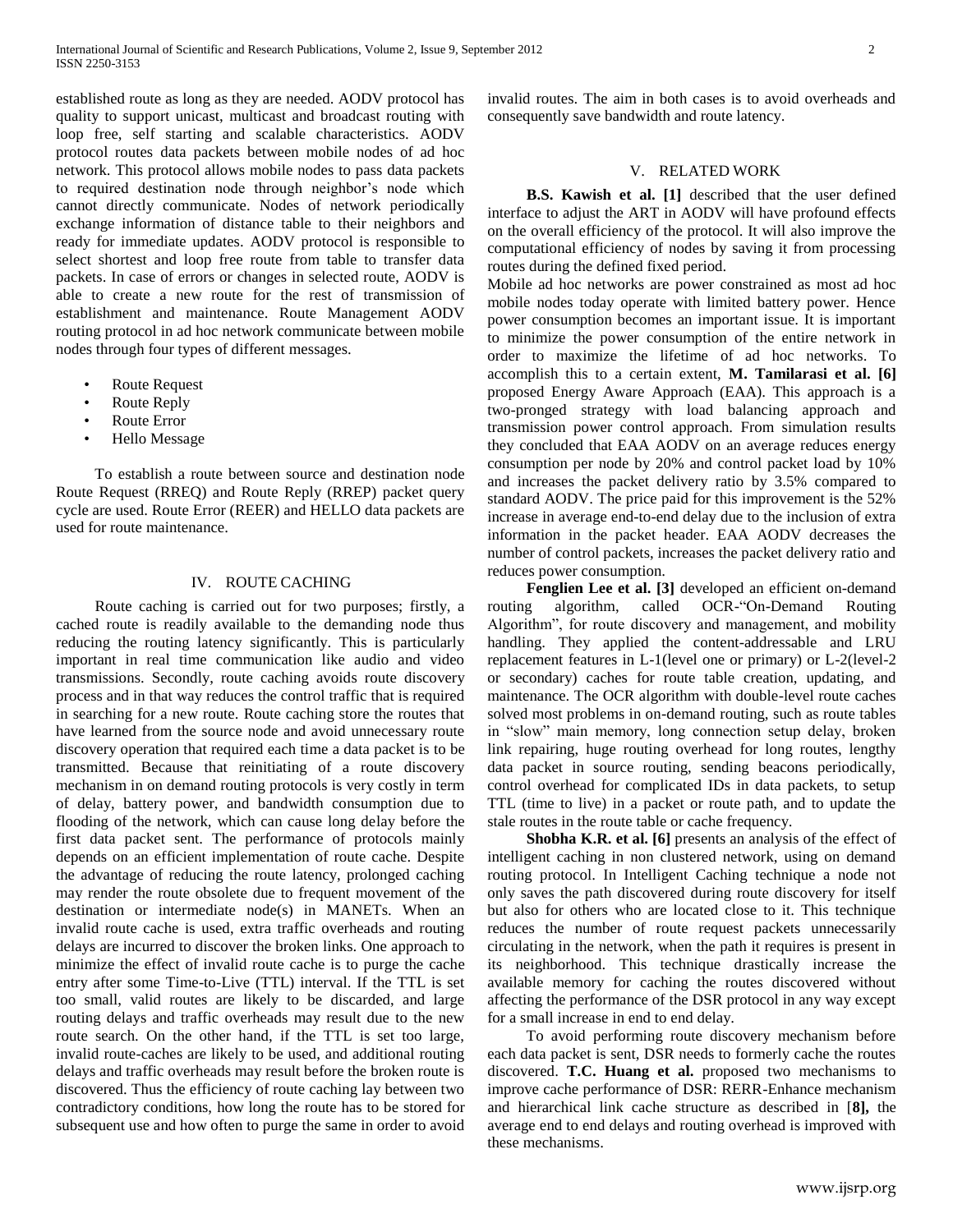The route cache is used in DSR protocol to store all the routes are learned from the source node and to avoid unnecessary route discovery process. **Naseer Ali Husieen et al.** described in [3] with high mobility situations and high load network traffic stale routes will be generated. These stale routes can mainly affect the performance of DSR protocol which cause long delay, increase the packet loss, increase the overhead and reduce the efficiency of protocol. Therefore efficient mechanism for updating the route in the cache of DSR protocol is needed.

**Shukla et al. [7]** proposed new route cache maintenance in DSR protocol in order to improve the performance of the DSR protocol. This was achieved by allowing nodes to learn about the route caches of neighbors' nodes, instead of sending route error packets to the source, due to link failure, before forwarding the packet to the destination.

## VI. SIMULATION FRMEWORK

 Simulation is done using OPNET Modeler 14.5 simulator tool. OPNET 14.5 is a network modeling and simulation software tool. OPNET Modeler 14.5 executes four phases in order to complete a simulation process. These phases are: modeling of the network, choosing the required parameters, running the simulation of the created model, and viewing and analysis of the results.

### VII. SIMULATION PARAMETERS AND RESULTS

 Simulation was done for a campus sized network. The mobile nodes have a common traffic source generated by a MANET traffic generator and they are WLAN mobile clients transmitting a power of 0.1W and a data rate of 11Mbps. The traffic generator also has a data rate of 11Mbps but a transmitting power of 0.5W. Application configuration is used to supporting applications as HTTP (heavy browsing). Profile configuration is used for configuring the user profiles and objet profiles. Mobility configuration is used configuring the objects. Random waypoint mobility model was used for the simulation. This model ensures that the mobile nodes are configured with mobility status.

| Simulation Area         | 700X700 m         |
|-------------------------|-------------------|
| Data Rate               | 11Mbps            |
| <b>Operational Mode</b> | 802.11b           |
| <b>Routing Protocol</b> | <b>AODV</b>       |
| <b>Start Time</b>       | 20 sec            |
| Pause Time              | $240 \text{ sec}$ |
| <b>Transmit Power</b>   | 0.1 W             |
| Bit rate                | Constant          |
| Packet Size(bits)       | Uniform(140,160)  |
| <b>Mobility Model</b>   | Random waypoint   |
| Nodes speed             | $10 \text{ m/s}$  |
| Simulation time         | 5 min             |

 We consider the different scenarios having varying Active Route Timeout (ART) and cache size. The performance of AODV and DSR routing protocol is evaluated in terms of route discovery time, routing traffic overhead and throughput. Simulation is done for 20, 30 and 50 nodes and 80 nodes.



**Fig.1 Performance of DSR protocol for 20 nodes having cache size 10 and cache expiry time 10**



**Fig.2 Performance of DSR protocol for 20 nodes having cache size 15 and cache expiry time 10**

 Figure 1 and 2 shows the results for 20 nodes with cache size 10 routes, cache expiry time 10 seconds and cache size 15 routes and cache expiry time 10 seconds respectivelly. Green line indicates the throughput, red line ndicates the traffic overhead and blue line indicates the route discovery time. Iin figure 1 the value of throughput is nearabout 85,000 bits/sec but in figure 2 the value is aproximate 22,000 bits/sec. Terefore throughput decreases from 85,000 bits/sec to 22,000 bits/sec with increase in cache size. The traffic overhead increases to its maximum value and then becomes constent as red line indicates in figure 2. The blue line indicates the route discovery time which is very less or negligible because routes are alreasdy stored in the route cache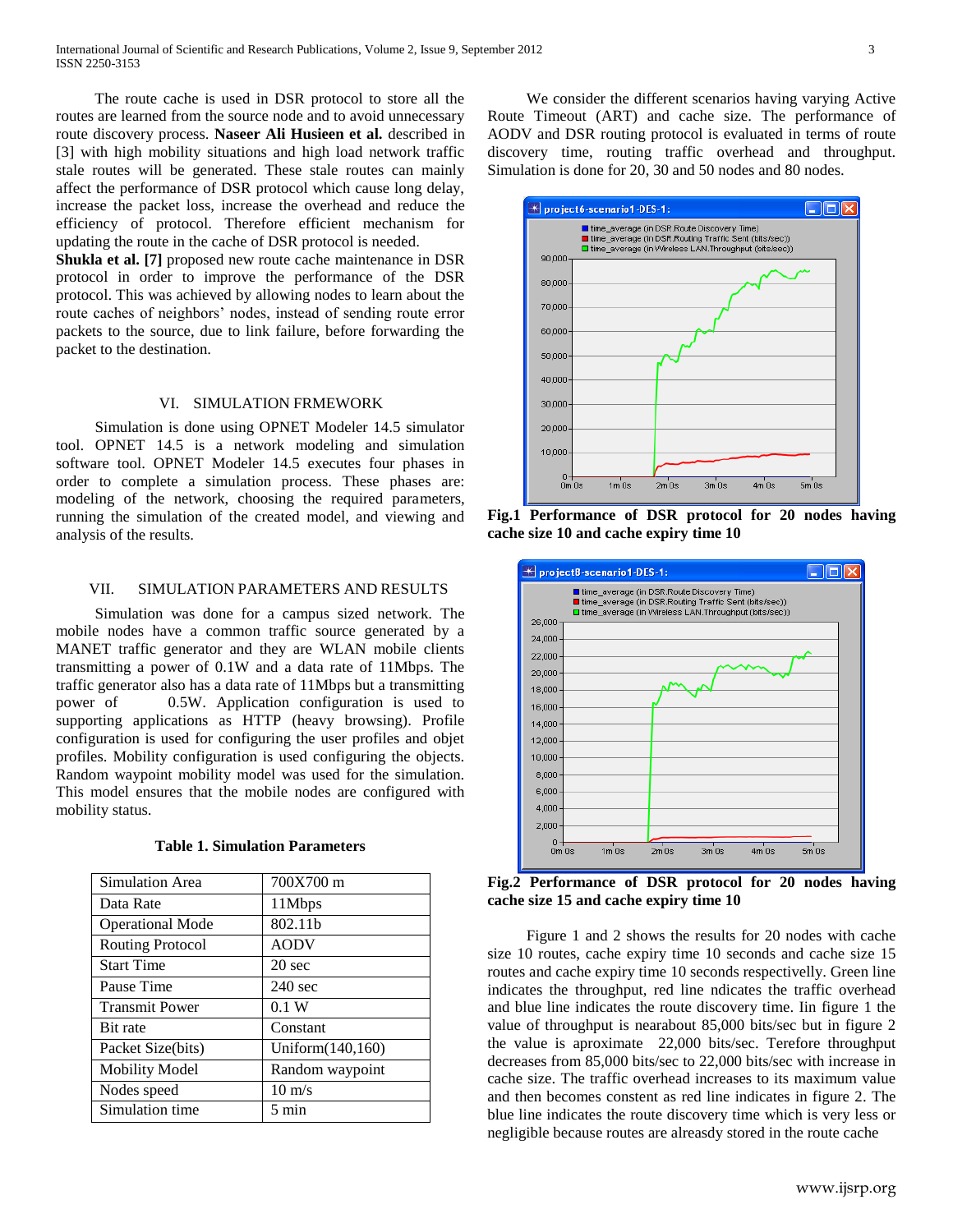

**Fig.3 Performance of DSR protocol for 30 nodes having cache size 10 and cache expiry time 10**



**Fig.4 Performance of DSR protocol for 30 nodes having cache size 15 and cache expiry time 10**

 Fig. 3 and 4 show the results for 30 nodes having cache size 10 and 15 respectively. Green line indicates the throughput which is 300,000 bits/sec for cache size 10 but decreases to 220,000 bits/sec for cache size 15 as shown in fig. 4. The blue line indicates the route discovery time which is very less or negligible because routes are alreasdy stored in the route cache. Traffic overhead is indicated by red line which reduced from 35,000 bits/sec to 21,000 bits/sec with increase in cache size.



**Fig.5 Performance of DSR protocol for 80 nodes having cache size 10 and cache expiry time 10**



**Fig.6 Performance of DSR protocol for 80 nodes having cache size 15 and cache expiry time 10**

 Fig. 5 and 6 shows the results for 80 nodes. Results from these figures shows that with increase in the cache size, the traffic overhead reduced but throughput decreases. Value of throughput is 35,000,000 bits/sec for 80 nodes having cache size 10 and expiry time 10 (fig. 5), but reduces to 34,000,000 bits/sec as shown in fig. 6. Red line indicate the routing traffic overhead which shows that routing traffic overhead increases as the number of nodes increases within the network as shown in figure 5 and 6. The blue line indicates the route discovery time which is very less or negligible because routes are alreasdy stored in the route cache.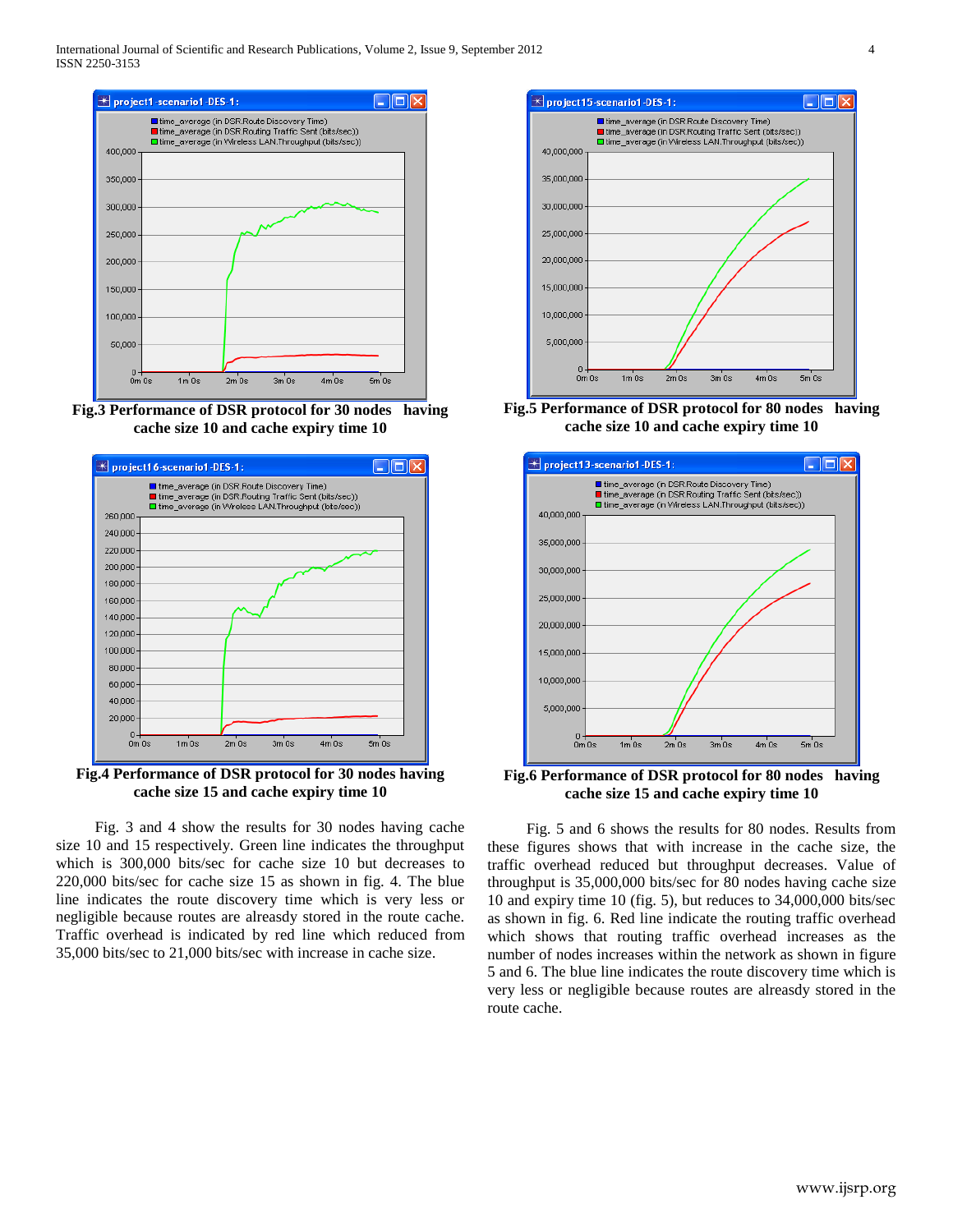

**Fig.7 Performance of AODV protocol for 30 nodes having ART=20**



**Fig.8 Performance of AODV protocol for 30 nodes having ART=15**

 Fig. 7 and 8 show the results for AODV protocol with 30 nodes having ART value 20 and 15 respectively. The green line indicates the throughput, red line indicates traffic overhead and blue line indicates the route discovery time. Caching reduces the discovery time as the blue line indicates in the fig. 8. Value of throughput is 180,000 bits/sec and traffic overhead is 18,000 bits/sec with ART value 15 but throughput decreases to 168,000 bits/sec and traffic overhead reduces to 8,000 bits/sec as ART value is increases to 20 seconds.



**Fig.9 Performance of AODV protocol for 50 nodes having ART=15**



**Fig.10 Performance of AODV protocol for 50 nodes having ART=25**

 Fig. 9 and 10 show the results for AODV protocol having 50 nodes with ART 15 and 25 seconds respectively. The value of throughput is 1,200,000 bits/sec and the routing traffic overhead is 48,000 bits/sec approximately for ART value 15. Throughput indicated by the green line in the graph as shown by fig. 10 is approximately 1,100,000 bits/sec. Therefore throughput decreases from 1,200,000 bits/sec to 1,100,000 bits/sec with increase in ART value.